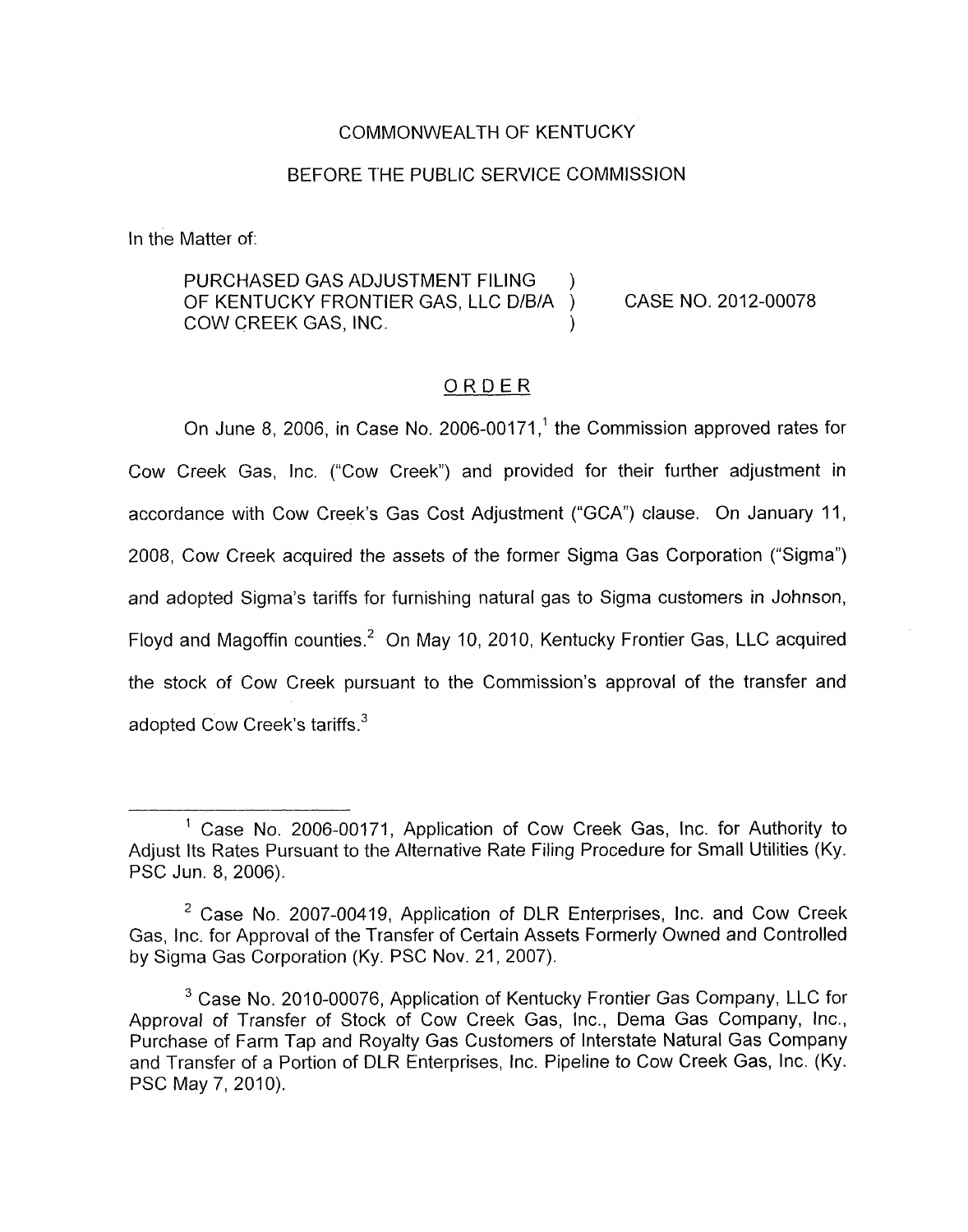On March 2, 2012, Cow Creek filed its proposed GCA effective April 1, 2012.

After reviewing the record in this case and being otherwise sufficiently advised, the Commission finds that:

1. Cow Creek's notice includes revised rates designed to pass on to its customers its expected change in wholesale gas costs.

2. Cow Creek's notice sets out an Expected Gas Cost ("EGC") of \$4.1123 per Mcf. Cow Creek did not include all its gas cost in its Total Expected Gas Cost calculation. Correcting this produces an EGC of \$4.9844 per Mcf, which represents an increase of \$.8647 per Mcf from the previous EGC of \$4.1 197 per Mcf.

3. Cow Creek's notice sets out no current quarter Refund Adjustment ("RA'). Cow Creek's notice sets out no total RA, which is no change from the previous total RA.

Cow Creek's notice sets out a current quarter Actual Adjustment ("AA") of (\$.1387) per Mcf. Cow Creek's total AA is (\$2.1491) per Mcf, which is a decrease of \$.I699 per Mcf from the previous total AA of (\$1.9792) per Mcf. 4.

5. Cow Creek's GCA is \$2.8353 per Mcf, which is an increase of \$.6948 per Mcf from the previous GCA of \$2.1405 per Mcf.

6. The rates in the Appendix to this Order are fair, just, and reasonable, and should be approved for final meter readings by Cow Creek on and after April 1, 2012.

IT IS THEREFORE ORDERED that:

1. The rates proposed by Cow Creek are denied.

2. The rates in the Appendix to this Order are approved for billing for service rendered on and after April 1, 2012.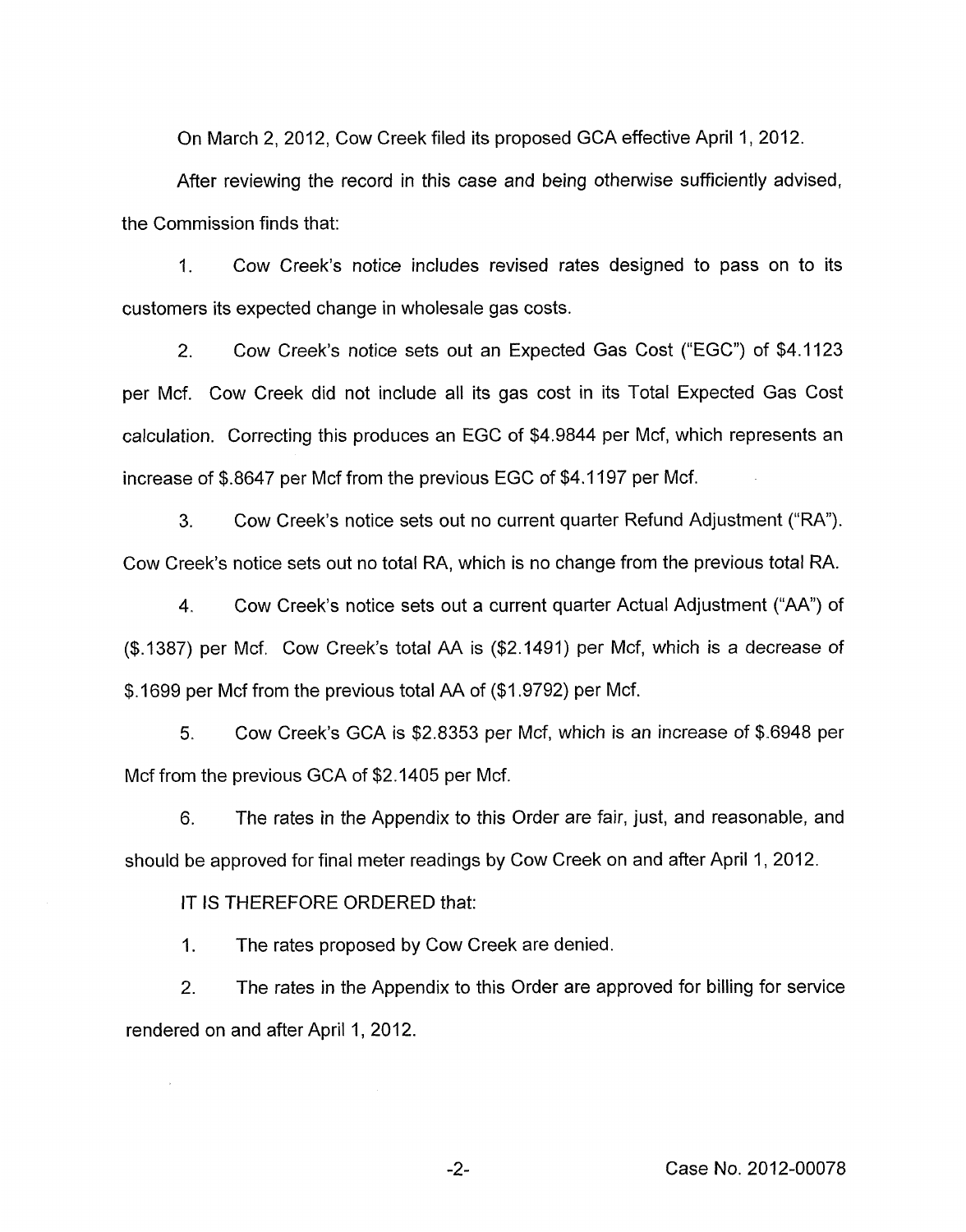**3.** Within 20 days of the date of this Order, Cow Creek shall file revised tariffs with this Commission for its Sigma customers setting out the rates approved herein and reflecting that they were approved pursuant to this Order.

By the Commission



**n**  AT **ExectN** Dírector

 $\ddot{\phantom{0}}$ 

Case No. 2012-00078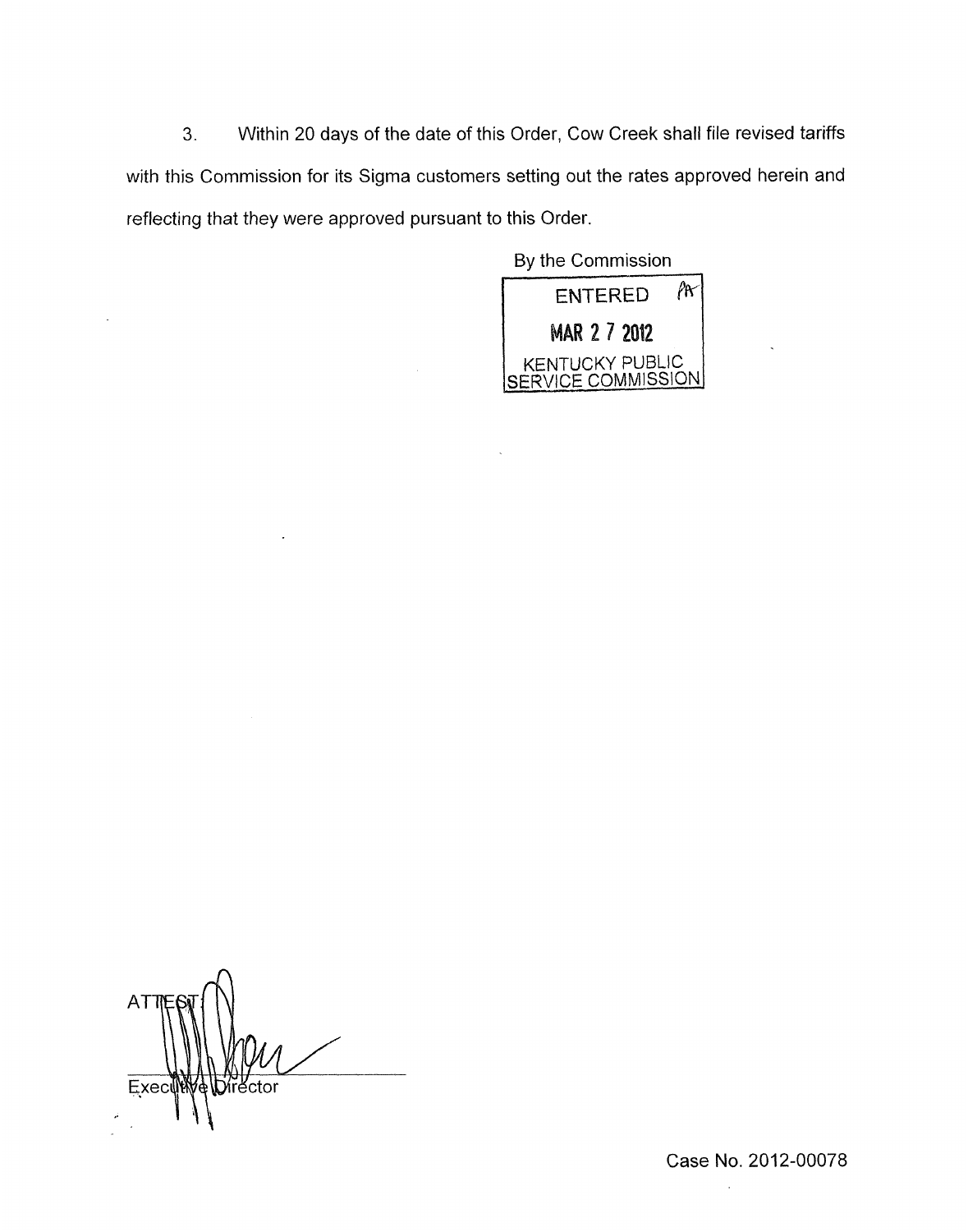## APPENDIX

# APPENDIX TO AN ORDER OF THE KENTUCKY PUBLIC SERVICE COMMISSION IN CASE NO. 2012-00078 DATED MAR 2 7 2012

The following rates and charges are prescribed for the customers in the area formerly served by Sigma Gas Corporation and now served under the name Cow Creek Gas, Inc. All other rates and charges not specifically mentioned herein shall remain the same as those in effect under authority of this Commission prior to the effective date of this Order

## RATE SCHEDULES

|                  | <b>Base Rate</b> | <b>Gas Cost</b><br>Recovery<br>Rate | <b>Total Rate</b> |
|------------------|------------------|-------------------------------------|-------------------|
| <b>First Mcf</b> | \$6.2500         | \$2.8353                            | \$9.0853          |
| Over 1 Mcf       | \$4.5522         | \$2.8353                            | \$7.3875          |
| Minimum Bill     | \$9.0853         |                                     |                   |

 $\sim$